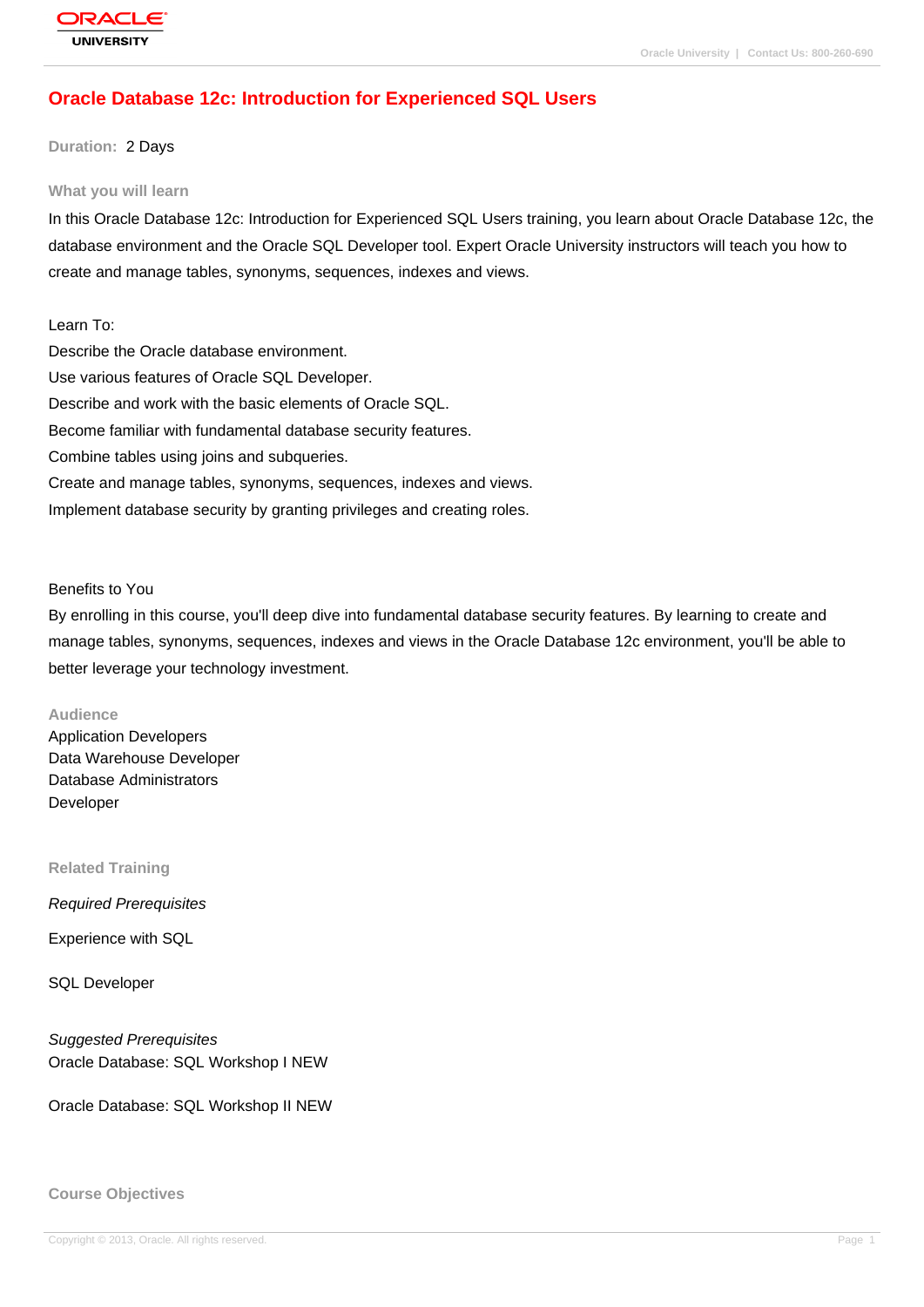Use various features of SQL\*Developer

Describe and work with the basic elements of Oracle SQL

Combine tables using joins and subqueries

Create and manage tables, synonyms, sequences, indexes, and views

Implement database security by granting privileges and creating roles

Describe the Oracle database environment

**Course Topics**

#### **Course Overview**

Course Objectives, Course Agenda and Class Account Information Describe the Human Resources (HR) Schema Identify the Appendices Used in this Course

### **Understanding the Oracle Database Environment**

Understanding the Oracle Database Environment Understanding the Oracle Instance Processing a SQL Statement Understanding Data Flow During SQL Statement Processing Understanding Read Consistency

### **Using SQL Developer**

SQL Developer

### **Getting Started with Oracle SQL**

Basic SQL statements How Oracle SQL treats NULLs Using Pseudocolumns Using Operators, Expressions and Functions Understanding Data Types and Date Format

### **Combining Tables by Using Advanced Queries**

**Subqueries** Update and delete rows by using correlated subqueries Perform joins in Oracle SQL Create a tree-structured report Exclude branches from the tree structure

### **Creating and Managing Tables**

Using CREATE, ALTER, DROP, RENAME, COMMENT, and TRUNCATE statement Create and maintain integrity constraints Use the data dictionary to view and maintain information about tables

### **Creating and Managing Other Oracle Database Objects**

Create and maintain indexes